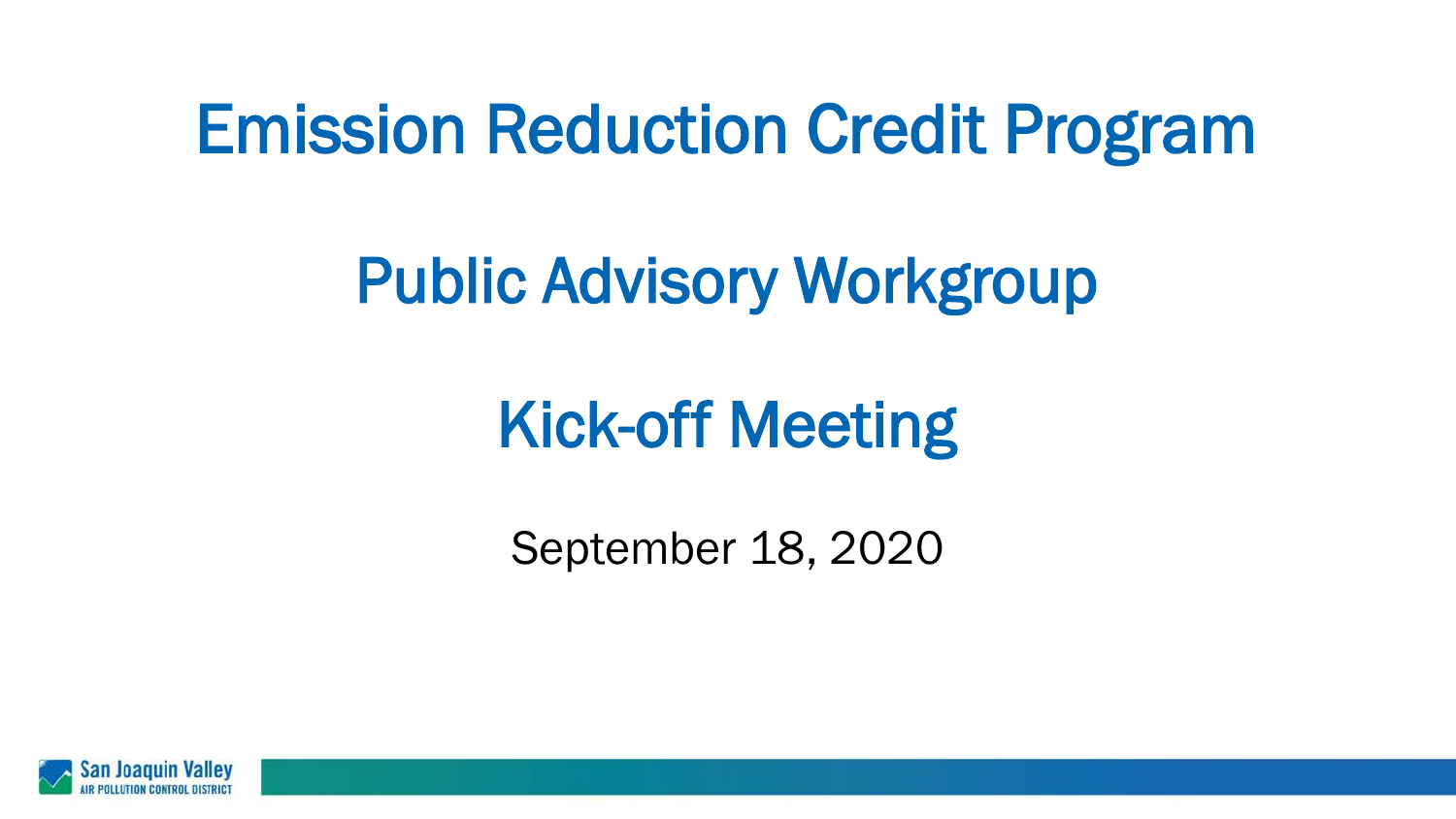## Purpose of the Public Advisory Workgroup

- Provide a forum for discussion/suggestions to assist the District is developing solutions/enhancements related to the District's ERC and offset equivalency system, as needed to maintain an effective permitting system that allows for the protection of public health and strong economic growth in the **Valley**
- Hear perspectives and receive input on the District's ERC and offset equivalency system from stakeholders
- Provide workgroup members and interested members of the public the knowledge and tools necessary to meaningfully participate

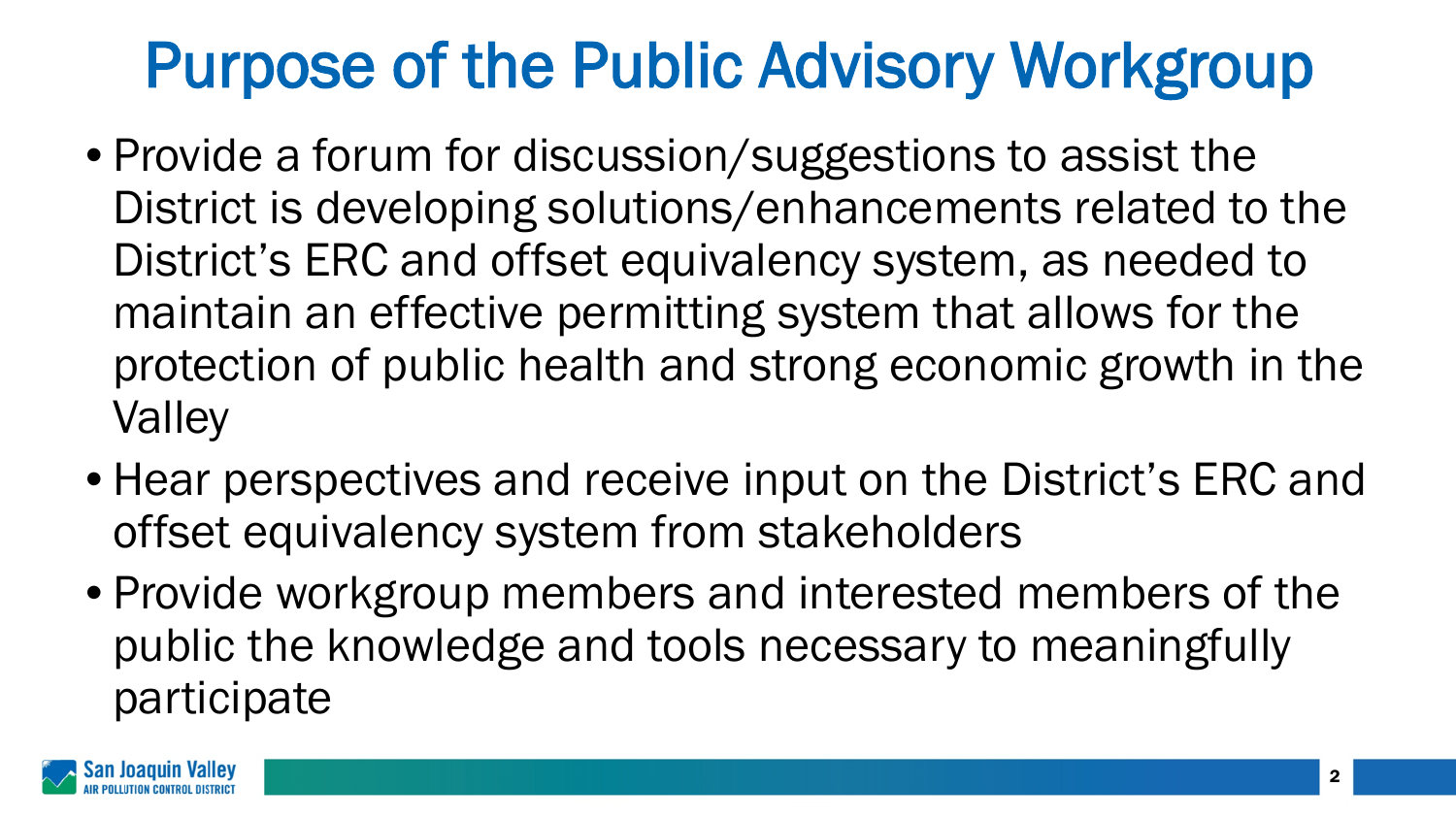# Guiding Principles

- 1. Work collaboratively to assist the District in developing enhancements related to the District's offset equivalency system moving forward in a manner that ensures an effective permitting program that protects public health and supports economic growth and development in the Valley
- 2. Provide for meaningful public engagement in support of enhancements to the District's offset equivalency system
- 3. Ensure process does not impede the District's ability to meet legally mandated deadlines and timeliness

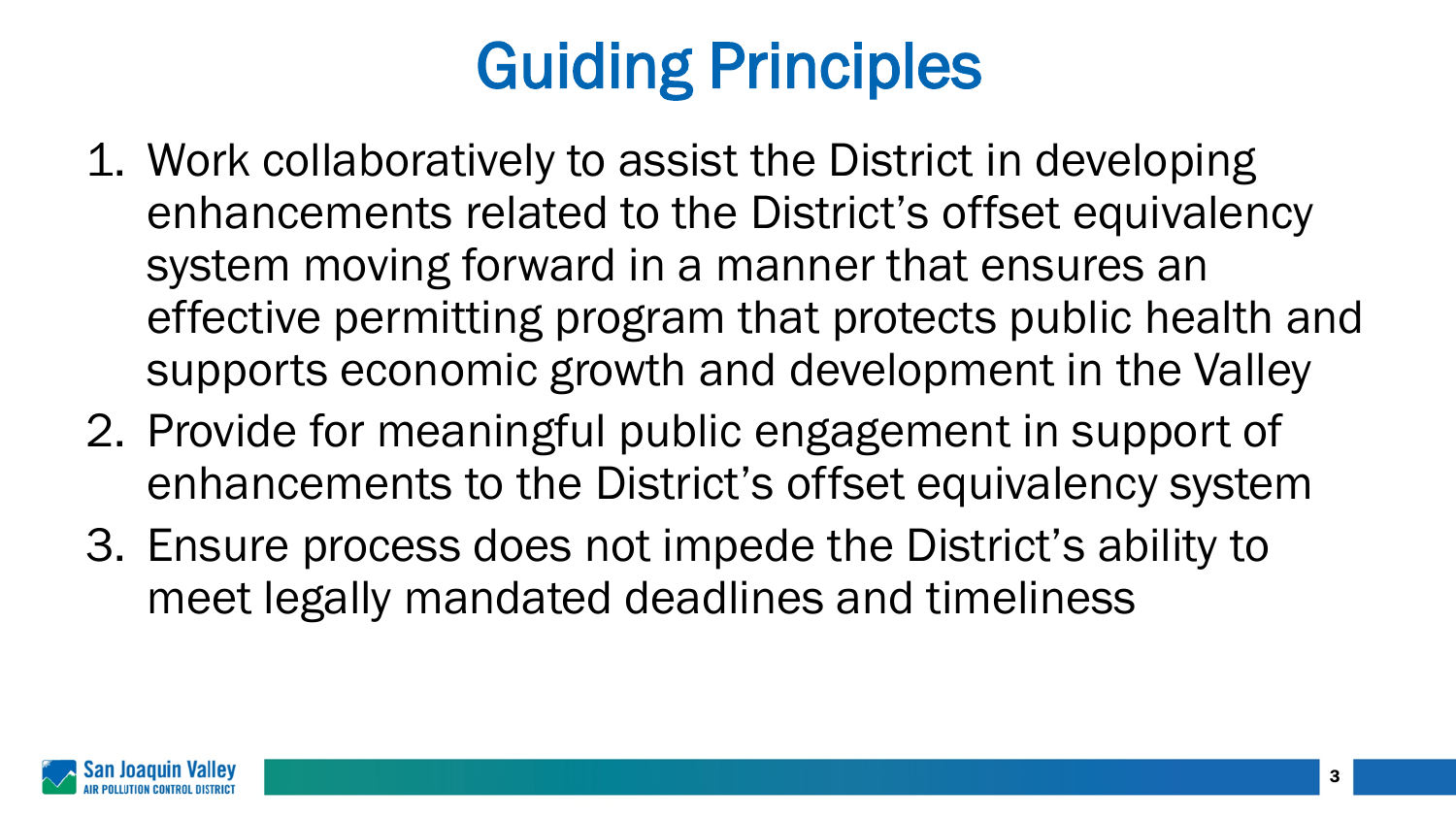# 2020 Annual Offset Equivalency **Demonstration**

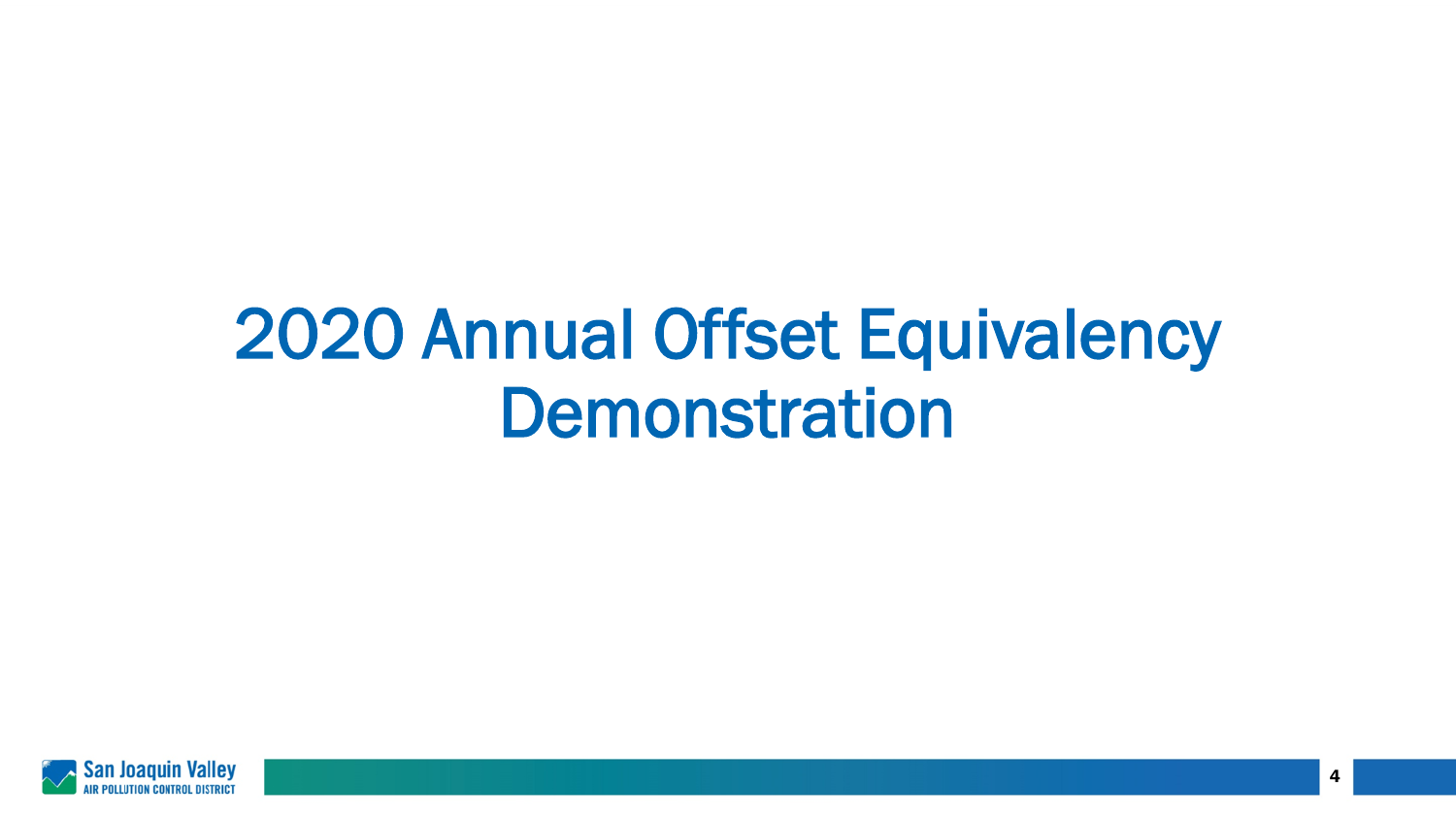### District Offset Equivalency Program

- As allowed by the federal Clean Air Act, District's ERC program differs from a direct implementation of the federal offsetting requirements – EPA and ARB initially approved the District's approach in 2001
- District performs an annual demonstration that the District's ERC program is at least as stringent as federal offsetting requirements
	- Submitted to EPA, CARB, and presented to Governing Board at public hearing
- Annual report must demonstrate both of the following:
	- The quantity of offsets required by Rule 2201 equals or exceeds the quantity of federal offsets that would have been required
	- The surplus value of offsets required by Rule 2201, plus the surplus value of additional creditable emission reductions, equals or exceeds the quantity of federal offsets that would have been required
- Should the system fail to demonstrate equivalency, Rule 2201 contains remedies that are required to be enacted immediately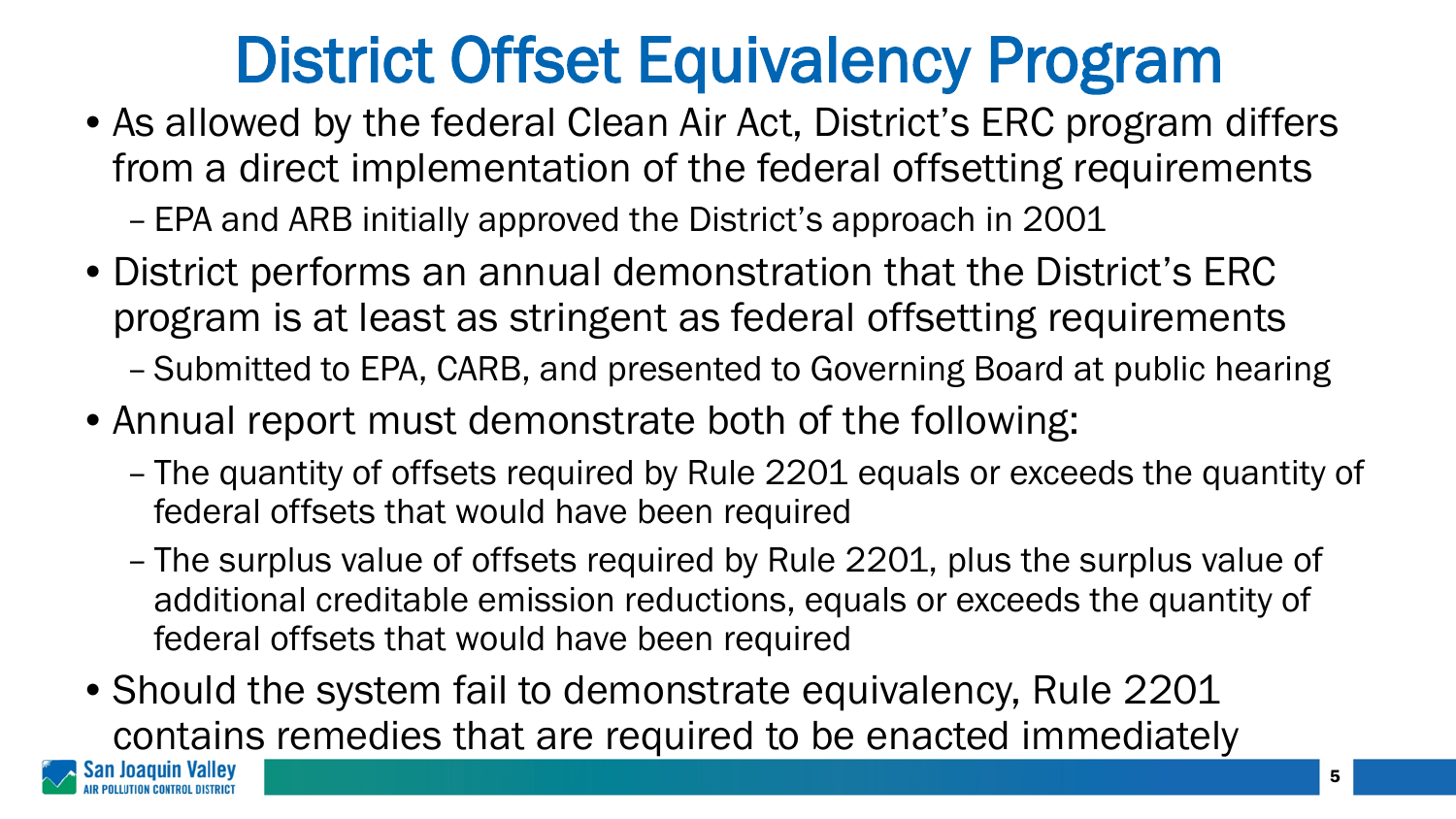## Current Status of Equivalency

- On September 17, 2020, District Governing Board took action to:
	- Provisionally remove all emission reductions from Ag-ICE and orphan shutdown projects from the equivalency system effective September 17, 2020
	- Reintroduce the appropriate portion of the emission reductions from the provisionally withdrawn projects once EPA and ARB accepted mechanisms and methodologies are developed
- Action allows the public process to inform the development of mechanisms and methodologies for the use of these and other types of creditable emission reductions in demonstrating equivalency
- With removal, system cannot demonstrate equivalency with the surplus value test for NOx and VOC
	- Rule 2201 remedy enacted
	- Any new major source or federal major modification triggering NOx or VOC offsets under the District NSR rule would require "surplus at time of use" ERCs

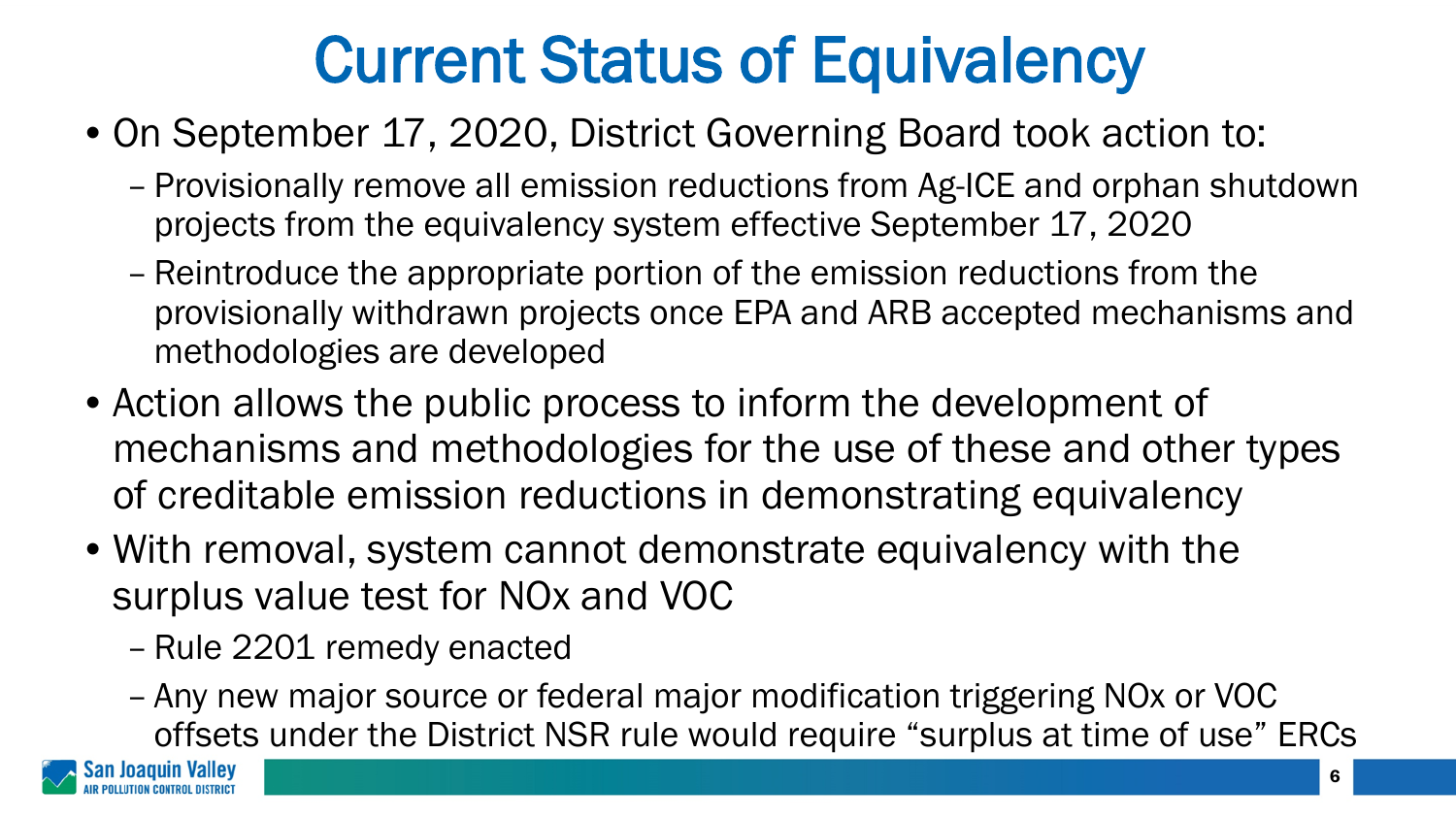### 2020 Offset Equivalency Demonstration

- Enhance the annual demonstration report to make the report more understandable, including more fully characterizing adjustments made to year-to-year carry-overs to ensure the public can better understand all adjustments effective in a tracking year
- Incorporate Board's action regarding removal of AG-ICE and orphan shutdown credits
- Finalize the equivalency demonstrations for the surplus value test for PM10, PM2.5, and SOx
- Finalize the offset quantity test for all pollutants

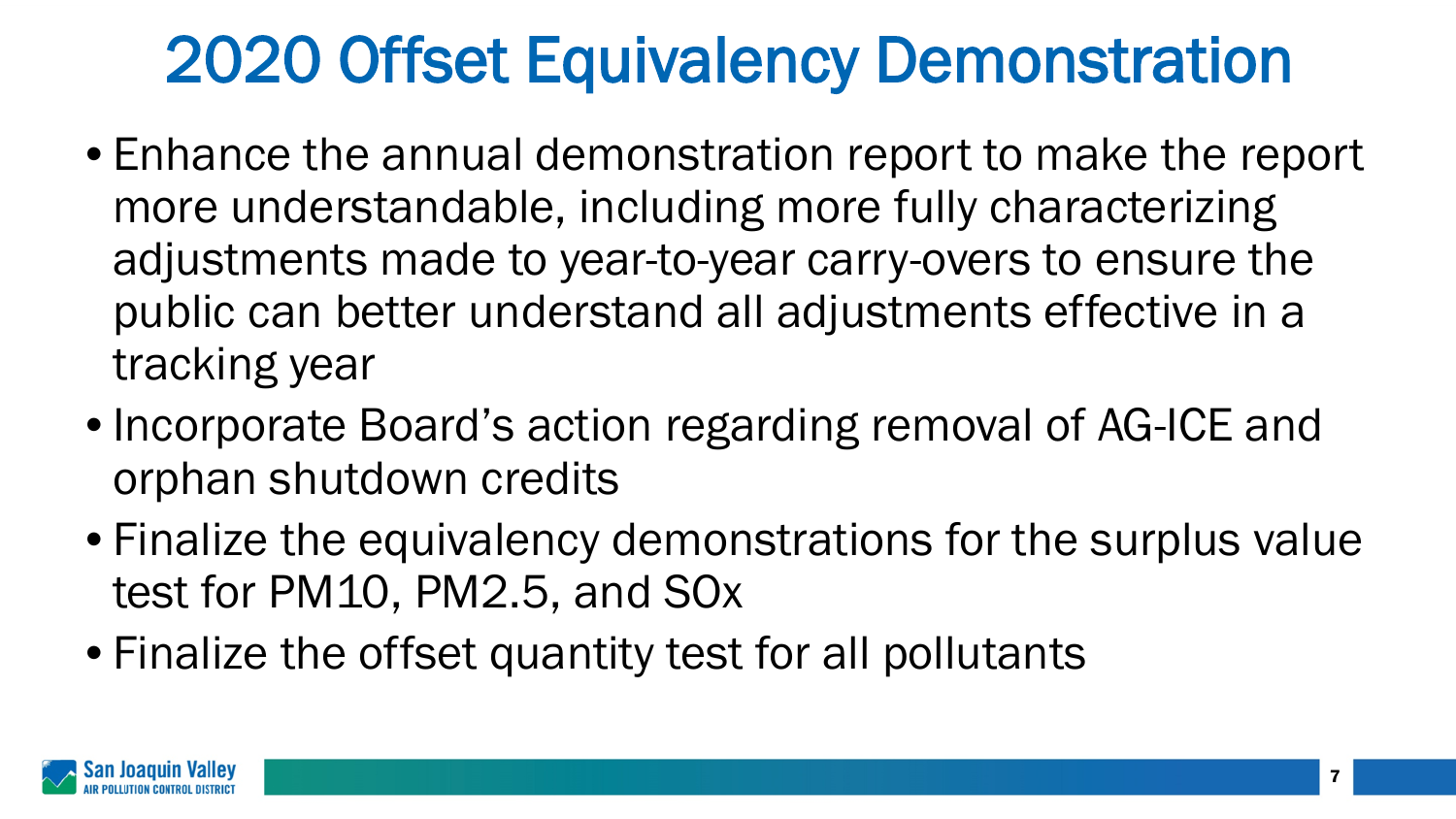### 2020 Offset Equivalency Report Timeline



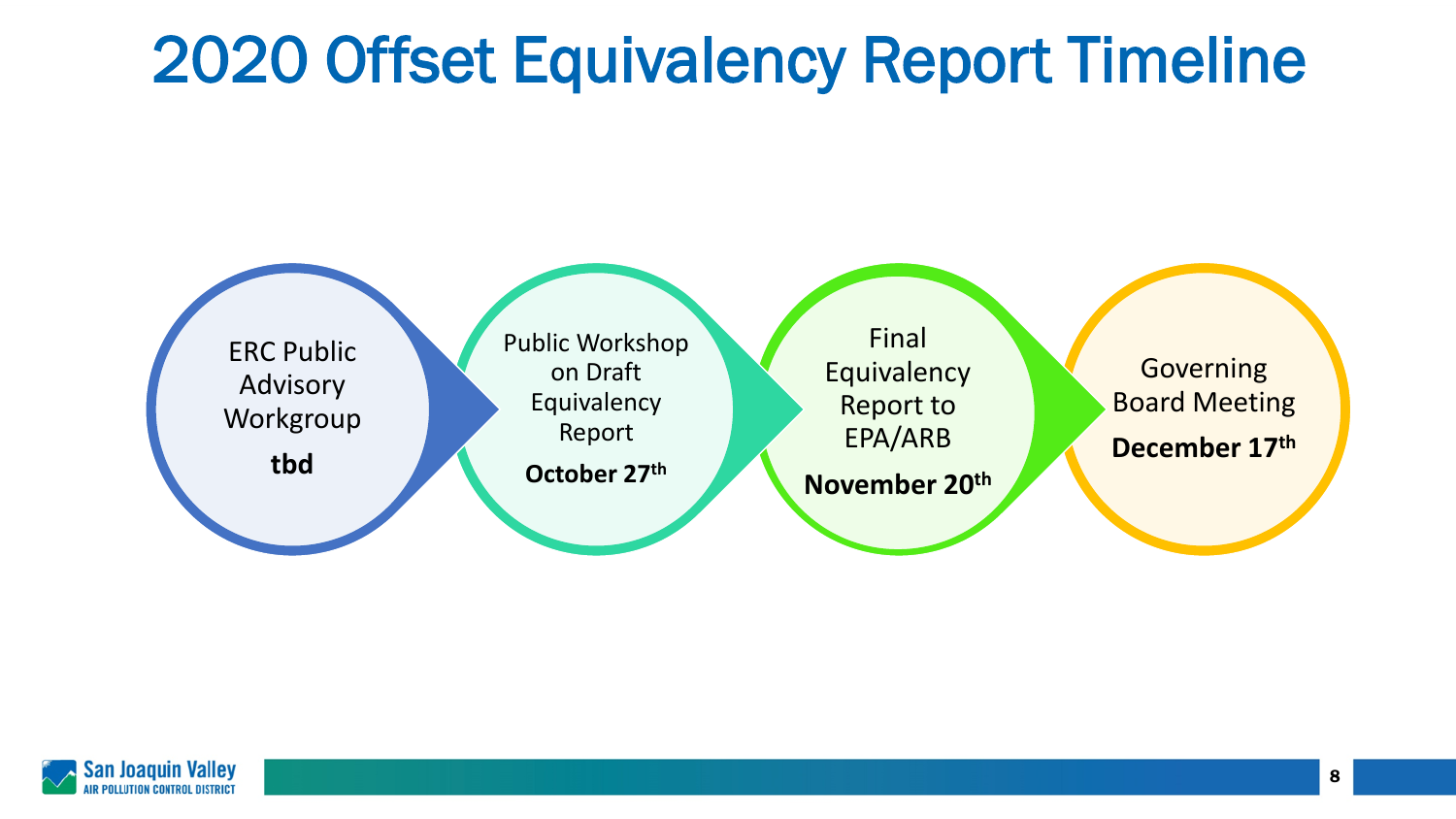# Future Public Advisory Workgroup Meetings